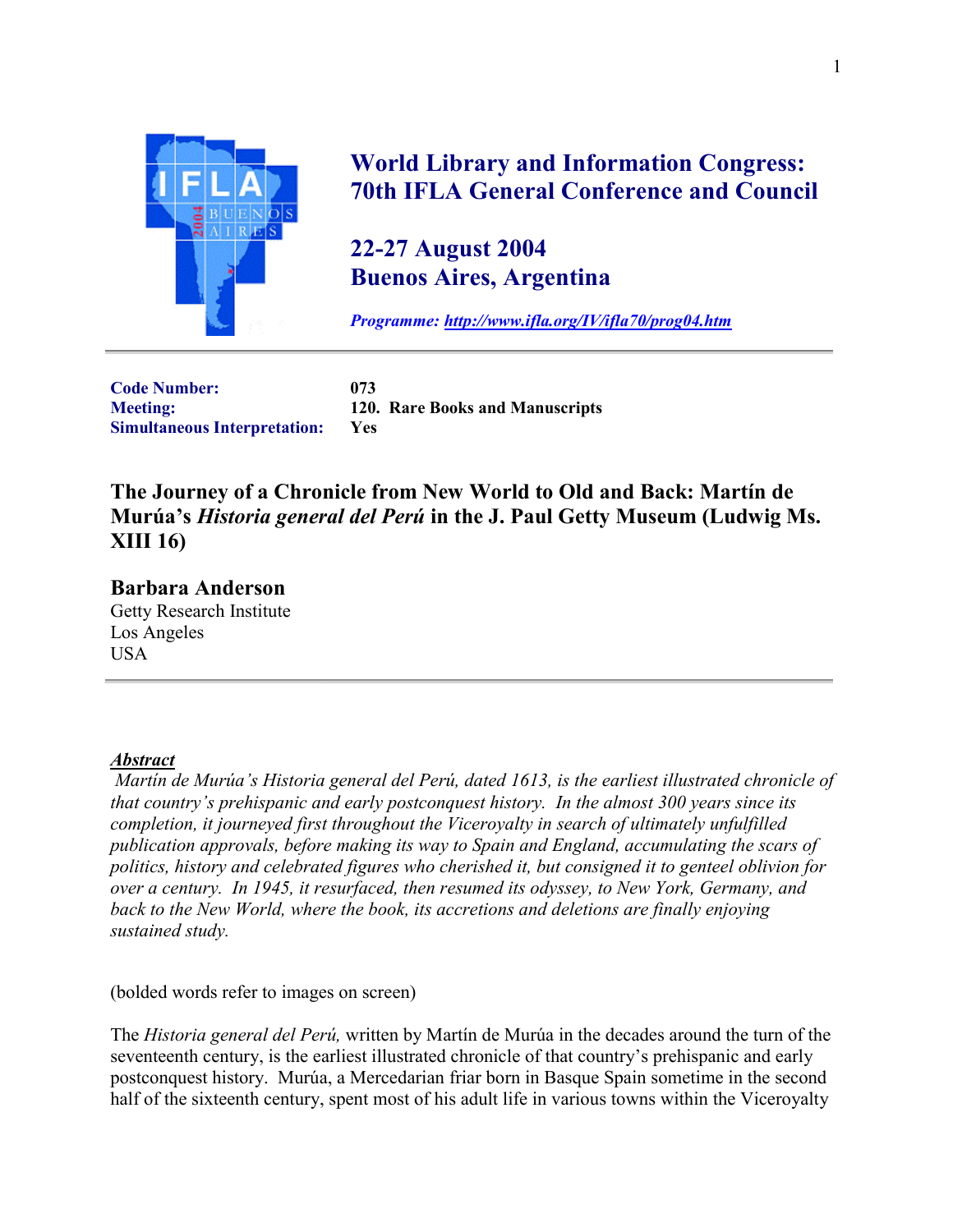of Peru, including Cuzco, Aymaraes, and Arequipa. Before 1590 he drafted text and commissioned illustrations for a first version of his history of Peru. By 1613, he had completed his second and substantialy different final version, the one we are discussing today. Both volumes describe, in detailed text and images, the Incas, their government, customs, cities and the early years of the conquest and new viceregal government. The thirty-seven illustrations in the second, or Getty version, consist of **coats-of-arms** of Peru, full-length, full- page portraits of the **Incas** and their **queens**, some depicting **episodes** from their histories. They were executed by several artists, including the native-born Felipe **Guaman Poma de Ayala**, who also wrote and illustrated the chronicle that is to be the subject of the paper to be presented by my colleague, Ivan Boserup.

Murúa disappeared from sight with the completion of his second manuscript. Like the author, the first version vanished as soon as it was written and assembled, to resurface only in the middle of the  $20<sup>th</sup>$  century, and then only very quietly until the anthropologist Juan Ossio traced the manuscript to Ireland in 1981, announced its survival and is overseeing its first publication. We know much more about the history of Murúa's second version, which experienced a rich and farflung life in several stages, treasured by the few who knew it, and even playing a role in major events along the way, but essentially remaining hidden in plain sight for over three hundred years, in five countries and three continents.

The earliest indications of its travels are to be found within the manuscript itself, and these have to do with its journey toward the publication the author fervently wanted but never realized. Like all manuscripts aspiring to print in the Spanish empire during this period, this one had to acquire the proper written approvals, in order to obtain a license. Between 1611 and 1615, Murúa probably took it himself throughout the viceroyalty, to Ylabaya, La Paz, Charcas, La Plata, Potosi, and Cordoba de Tucumán, gathering the "privilegios" from various religious and civil authorities who obligingly attested to its authenticity as well as its compatibility with church doctrine, in one-page statements signed, dated and inserted into the front of the manuscript. The consistency of script in several of these with that in the body of the manuscript suggests that the approbations were drafted and transcribed by Murúa or his scribe, as they journeyed from place to place.

Later in 1615 the manuscript reached the Mercedarians' mother convent in Madrid, and from there made its way to King **Philip III** and his Secretary of State, Pedro de Contreras, who signed their own approbation in 1616, and appended the license to publish, which, despite the royal imprimatur, came to naught. On the following undated and unsigned sheet is the flowery offering of the manuscript as a gift to the Prince of Spain, Philip IV and his Princess, whose name is left blank. As Philip became king and married in 1621, this must have been given before then, but it is unclear who transcribed and inserted this sheet and when, because the shaky hand is different from any of the others, and full of strikeovers. In a casual hand different from the beautiful, even script of the body of the text, but similar to some of the emendations, are inscriptions over several of the illustrations, saying "**no sea de pintar**." These seem to be publication instructions not to reproduce the particular images. Currently under study by the eminent scholar Rolena Adorno, it will be interesting to know whether these are Murua's changes in his hand, or a potential editor in Spain.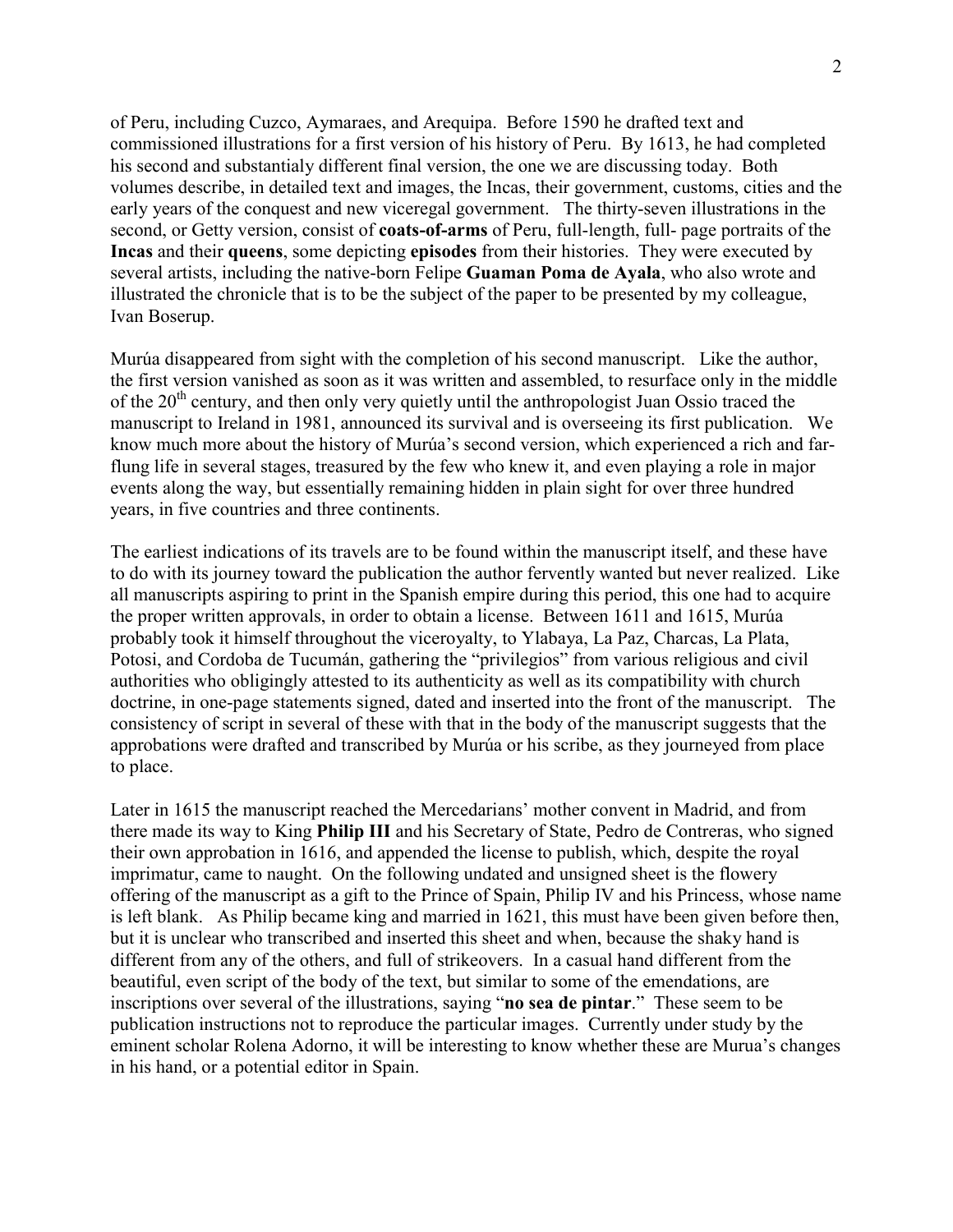Books and manuscripts about the New World that reached the Crown in Spain often ended up in the hands of those in the Spanish court charged with chronicling or advising on administration of the Indies. From the Americanist bibliographer Nicolas Antonio's *Biblioteca hispana nova* of 1672, we know that the manuscript had been in the collection of Lorenzo Ramírez de Prado, a diplomat and lawyer with close ties to both Philip III and IV, and appointed by the latter to the Council of Indies in 1631. A major bibliophile, his vast library contained virtually everything published on the New World. After his death in 1658, his books were inventoried and ended up in the library of his alma mater, the Colegio Mayor de Cuenca of the University of Salamanca, where the Murúa was recorded in the earlier of two surviving inventories, dated 1782.

How widespread was the book's reputation or its use in the various histories of the Indies written in the seventeenth and eighteenth centuries is unclear, but it was certainly known. After Nicolas Antonio's publication of 1672, Andrés González de Barcia's new and greatly expanded 1738 edition of Antonio Leon Pinelo's 1629 bibliography of works about the Americas included an abbreviated entry on the Murúa lifted from the earlier work, without reference to its location. The first documented scholarly consultation of the manuscript was in 1785, when Juan Bautista Muñoz, royal chronicler of the Indies, copied it in Salamanca during his travels throughout Spain searching libraries for sources in writing a history of the Indies. The book remained uncompleted at his death in 1799, and his copy of the Murua manuscript, although deposited at his death in the Royal Academy of History in Madrid, was lost.

Shortly after Muñoz saw the manuscript, Charles III ordered the closure of all the colegios mayores in Spain. Then around 1802, the Murúa and many other precious medieval and Renaissance manuscripts left Salamanca for Madrid when Charles IV scavenged treasures from the libraries of newly defunct colegios, to enrich his library in the Royal Palace. An inscription on the **frontispiece** of the Murúa: "de la Bibl. Del Co Mr de Cuenca, " also appears, in a similar hand, on other volumes, and probably refers to this transfer, which is documented in a manuscript inventory now in the Biblioteca Nacional in Madrid.

Not long after the manucript's return to Spanish royal ownership, Charles IV was forced off the throne by Napoleon, who replaced him with his brother Joseph Bonaparte in 1808. Joseph had his own seal stamped inside the new bindings he commissioned for many books in the library, especially those that had only recently entered the palace. This seal, now lost from the Murúa, survived until 1961, when it was removed for the rebinding of the manuscript.

In 1813, the manuscript entered a new phase and played a new role as a pawn in European historical events during the Peninsular Wars to drive the French from Spain. Assisting Spain was England, which sent its most dashing military hero, Arthur Wellesley, Duke of Wellington, to command the combined Anglo-Spanish troops. In the aftermath of the decisive Battle of Vitoria, Joseph Bonaparte attempted to escape into France in a caravan of carriages loaded with books and paintings from the palace. When he realized that Wellington's men had his entourage surrounded, Joseph is said to have leapt onto a waiting horse and galloped to safety over the Pyrenees, leaving his looted treasures behind.

Wellington seized them, had them shipped to England and asked his brother, Henry Wellesley, British ambassador to Spain, to arrange for their evaluation in London and speedy return to the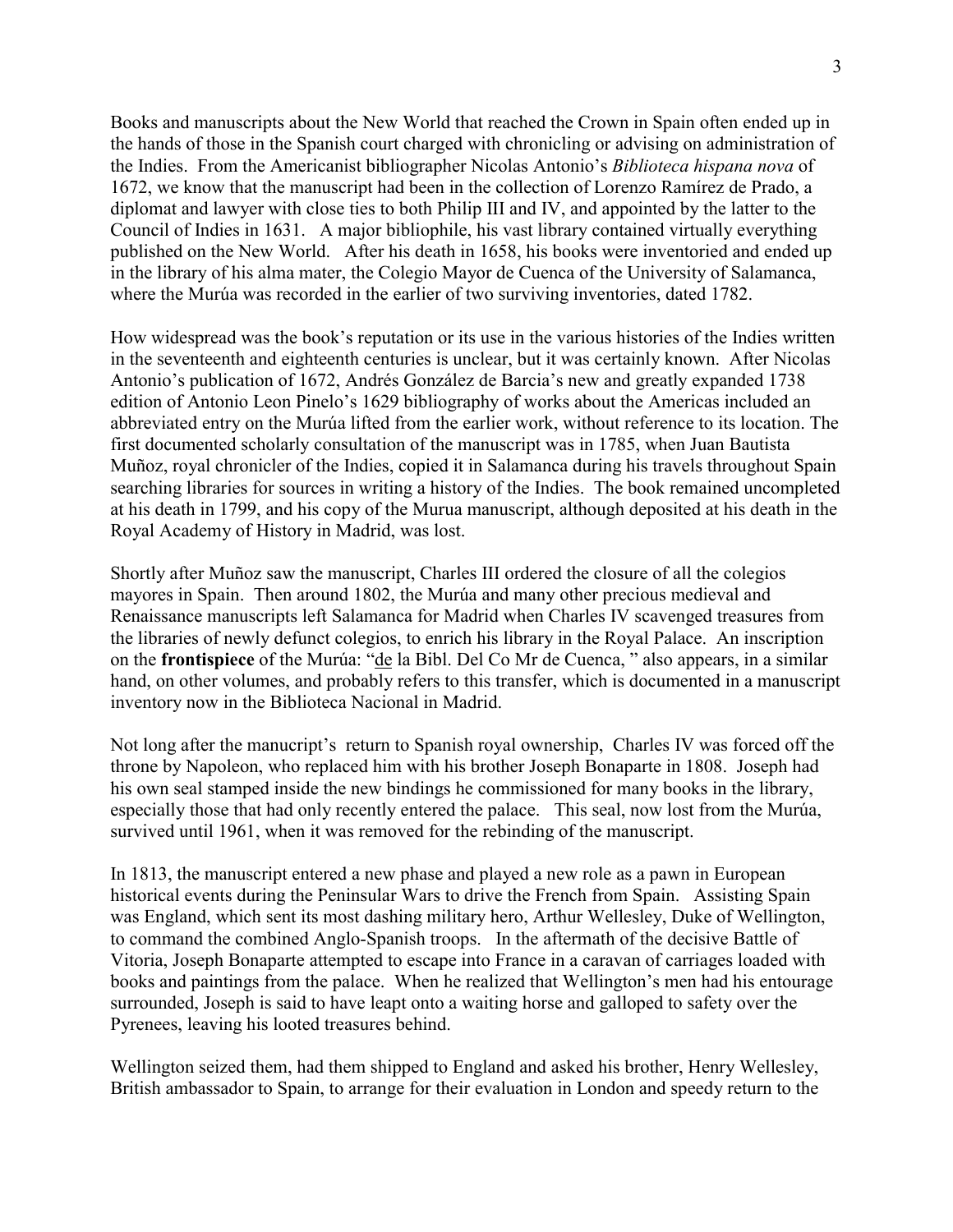newly reinstalled king Fernando VII. His brother appreciated the importance of the hoard, and tried for two years through diplomatic channels in England to get them all returned to the royal collections. In 1816, in one of his only known acts of generosity, Fernando officially declined to accept them back, making a gift to Wellington in gratitude for his role in removing the Bonapartes. Thus, 200 years after the manuscript reached what Murúa had hoped would be its final home, it left Spain and settled in England.

Not only had the manuscript survived this bloody episode, but it also took part in another turning point, this time in the history of collecting. In the aftermath of the French Revolution and the Peninsular Wars, among other erupting conflicts, private collections went abroad in droves, often for the first time since their creation, and primarily to England, either as war booty or for sales forced by the newly impoverished circumstances of the nobility in war-torn countries. It was in this period that the art of Spain, and in this case its colonies, first became known and desirable outside the empire, widening the definition of England's national patrimony, as it came to be understood in  $20<sup>th</sup>$ -century hindsight.

The manuscript might also have entered the pantheon of English literature. After reading Robertson's history of Peru, Wellington realized the value of the manuscript, and in 1824 lent it to Sir Walter Scott, thinking that it would make good material for him. History does not record Scott's reaction, but he returned it without making use of it. With that dismissal, it gathered dust in the Wellington library for the next 125 years.

In 1945 its fortunes reversed when the manuscript was rediscovered and immediately introduced to the scholarly community by the  $7<sup>th</sup>$  Duke of Wellington, an amateur historian.

In 1961, while still in the Wellington collection, the manuscript was rebound in London, probably for at least the third time in its history. In addition to the loss of Joseph Bonaparte's seal, other historical information could have been lost when the book was rebound. To further complicate matters, the Wellington manuscript has suffered numerous alterations that cannot be conclusively dated, thereby frustrating a full understanding of the author's intentions. A number of scribal hands are apparent in the manuscript, and their analysis would help to sort out the layers of emendations. Murúa himself struck and corrected his own texts, and later Inquisition censors in Spain may have done the same with controversial passages about banned Inca practices. Several folios contain sheets with illustrations pasted onto the rectos of earlier text pages that Murúa had discarded. These were split apart around 1979 when with the New York dealer H.P. Kraus, revealing very interesting texts. In addition, many folios, including whole chapters listed in the table of contents, have been excised from the manuscript, leaving only ruled stubs. Did Murúa shape his text this way, or was it an editor, Inquisition censor, collector, or some combination?

Many books acquired by Wellington after the Battle of Vitoria, including the Murúa, were auctioned at Sotheby's London in 1979 and bought by H. P. Kraus**,** who sold the Murúa to Peter and Irene Ludwig, collectors in Cologne with extensive holdings in European illuminated manuscripts. They kept this collection together only until 1983, when it was sold *en bloc* to the J. Paul Getty Museum in Los Angeles.